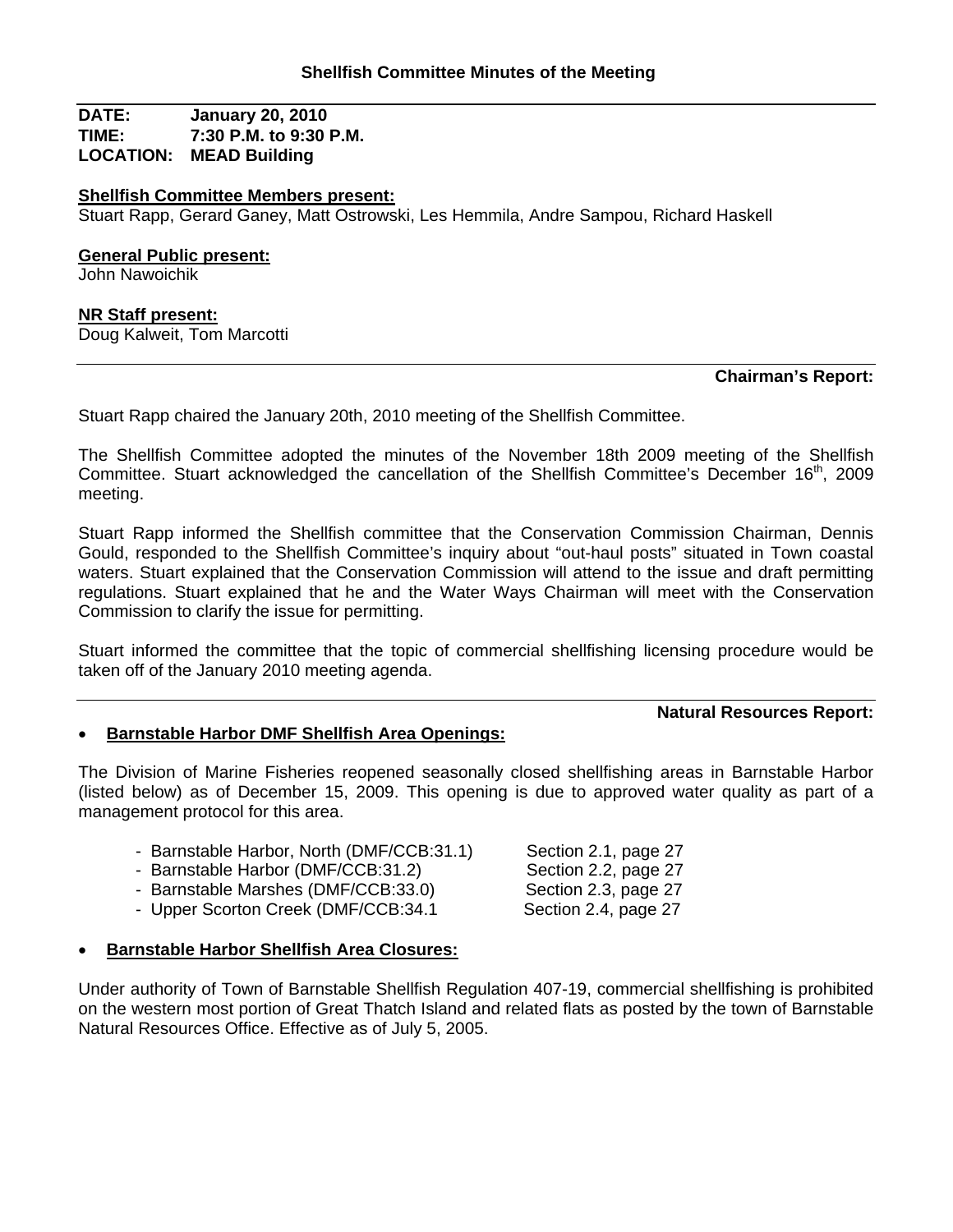## **TOWN OF BARNSTABLE SHELLFISH MANAGEMENT CLOSURE UNDER THE AUTHORITY OF BARNSTABLE SHELLFISH REGULATION 407-8G and 407-15F**

## **CLOSED PORTION OF BARNSTABLE HARBOR FOR OYSTER SEED PROTECTION:**

**Effective Tuesday, December 15th, 2009 the waters, foreshores and tidal flats from the signpost located at Calves Pasture Point west of the Scudder Lane landing to the last signpost located approx. 300 yards south of Calves Pasture Point and seaward in a westerly direction for 250 feet from said signposts is indefinitely closed to the harvest of all shellfish and seaworms. (see maps)**

 The Natural Resources Program and Aquacultural Research Corporation of Dennis, Ma. in a cooperative effort are implementing an experimental shellfish propagation project in Barnstable Harbor. The project entails the remote setting of oysters, the nursery culture of juvenile oysters and the seeding of an oyster habitat within the area defined above. The nursery phase of the project has been successfully completed and juvenile oysters have been seeded in the area. The demarcated area as defined above will remain closed indefinitely to allow for continued protection of the seed oysters. It is the hope of all those involved in this project that any inconvenience to anyone's use of the public lands and resources in the harbor is compensated by the successful enhancement of the natural resources of the harbor for the benefit of all. Thank you for your cooperation. For more information please contact the Natural Resources Office.

Tom Marcotti informed the committee of the occurrence of a natural set of oysters that occurred in Barnstable Harbor during the summer of 2009. Tom explained the discretionary NR management closure of a portion of the shoreline along Calves Pasture in Barnstable Harbor for the purposes of creating an oyster spawning sanctuary.

## **CLOSED PORTION OF BARNSTABLE HARBOR FOR SOFT SHELL CLAM SEED PROTECTION:**

**Effective Tuesday, December 15th, 2009 the waters and tidal flats of the westernmost portion of Broad Sound located in the Barnstable Marshes as posted by the Town of Barnstable Natural Resources Office is indefinitely closed to the harvest of all shellfish and seaworms. (see maps)**

Soft shell clams are required to be at least 2 inches in longest length to be legally harvested by State law. This management closure is based on the protection of a significant set of sub-legal soft shell clam seed in the area described above. Thank you for your cooperation. For more information please contact the Natural Resources Office.

# • **Oyster Season Closure**

# **SHELLFISH MANAGEMENT NOTICE**

# **OYSTER SEASON CLOSURE**

## Effective Monday, January 4th, 2010 the harvest of oysters in the Town of Barnstable is prohibited.

Oysters are required to be at least 3 inches in longest length to be legally harvested by State law. Recent recreational harvesting has removed many legal size oysters from the existing local town propagated oyster populations, leaving a large percentage of "seed" oysters. This prohibition is based on oyster seed management criteria to protect the oyster seed for long term survival and to prevent the potential unlawful harvest of seed oysters.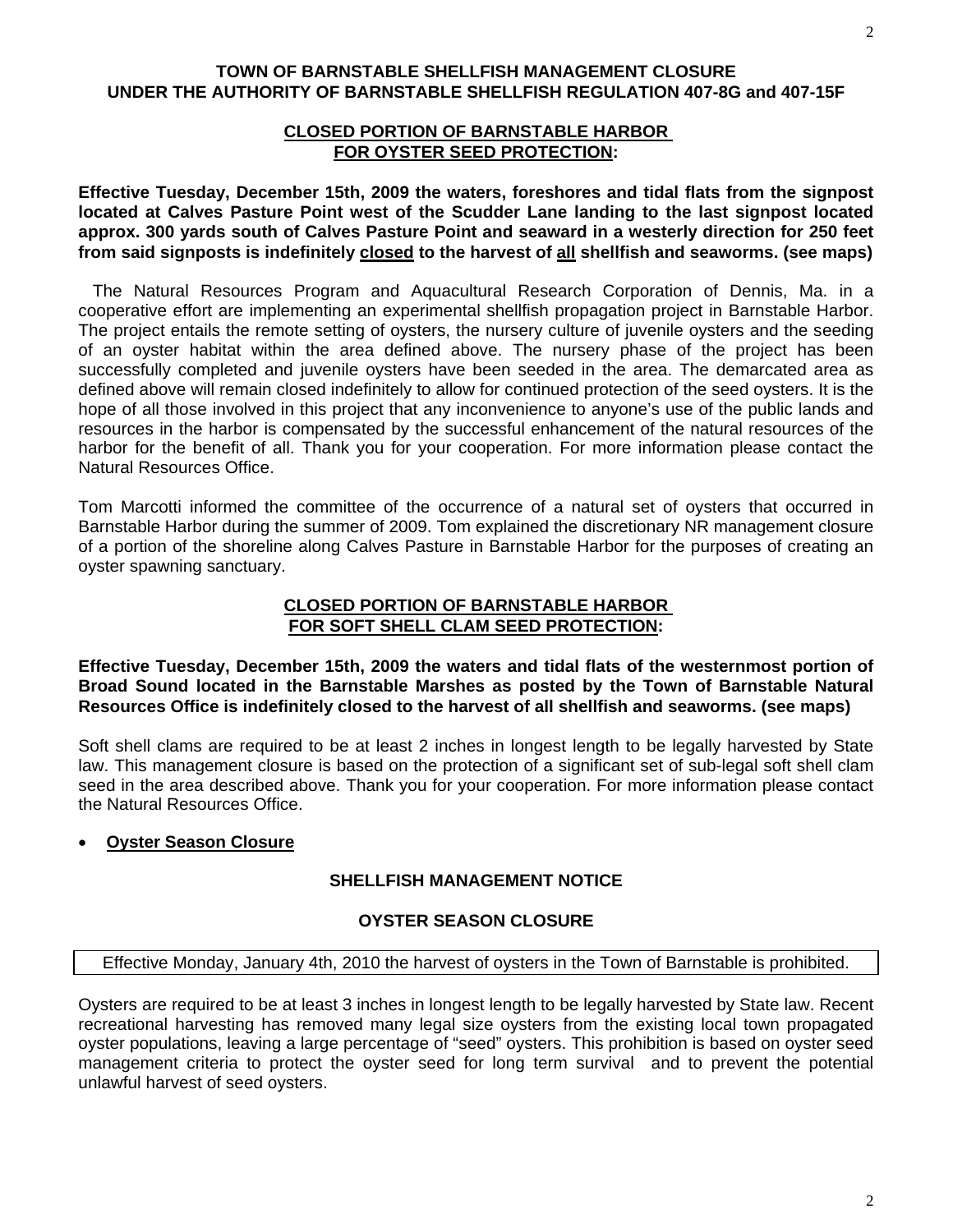3

The Shellfish Committee reviewed and discussed the following proposed coastal development projects:

| Applicant:<br>Application:<br>Location: | Ray D. Leoni, Tr. / Ray D. Leoni Nom. Trust<br>(N.O.I.) Proposed pier, ramp and float.<br>47 Ladd Road, Centerville, MA 02632<br>(as shown on Assessors Map 206, Parcel 059-001)                                                                                                                                                       |
|-----------------------------------------|----------------------------------------------------------------------------------------------------------------------------------------------------------------------------------------------------------------------------------------------------------------------------------------------------------------------------------------|
| Applicant:<br>Application:              | <b>Christopher Outwin</b><br>(N.O.I.) For the proposed razing of a single-family dwelling and garage, and construction<br>of a single-family dwelling, deck, porch, retaining walls, shed and parking area; and<br>upgrade of existing septic system. Proposed construction of a boardwalk / pier, ramp and<br>floats with kayak rack. |
| Location:                               | 25 Ladd Road, Centerville, MA. 02632<br>(as shown on Assessors Map 186, Parcel 53)                                                                                                                                                                                                                                                     |
| Applicant:<br>Application:<br>Location: | Joseph Huckemeyer<br>(N.O.I.) Pile installation to improve berthing.<br>149 Pleasant Street, Hyannis, MA 02601<br>(as shown on Assessors Map 326, Parcel 053)                                                                                                                                                                          |
| Applicant:<br>Application:<br>Location: | Joseph Huckmeyer<br>(N.O.I.) Reconstruction of existing bulkhead.<br>137 Pleasant Street, Hyannis, MA 02601<br>(as shown on Assessors Map 326, Parcel 055)                                                                                                                                                                             |

# **Old Business Shellfishing License Fees and Shellfish Propagation Budget**

The Shellfish Committee revisited the issue of the budgetary aspects of commercial and recreational shellfishing permit fees. The committee unanimously approved a motion to raise the annual fees for the following classes of recreational shellfishing permits:

Town of Barnstable Shellfish Regulation 407-3

A. Resident recreational permits: Those who pay real estate taxes or are residents, as defined, of the Town of Barnstable are entitled to a Town of Barnstable recreational shellfishing permit. This permit also allows the taking of sea worms, herring and eels for noncommercial purposes. *Raise the current fee from \$20 to \$30*.

(1) Family recreational permit: issued on the basis of one per resident family, as defined.

(2) Individual recreational permit: issued to unmarried resident individuals over the age of 18.

B. Nonresident recreational permit: issued to a citizen who is resident and domiciled in the Commonwealth of Massachusetts; the same conditions as resident recreational permits apply, with the exception of Town of Barnstable residency. *Raise the current fee from \$100 to \$120***.**

C. Senior citizen recreational permit: issued to a citizen who has attained the age of 65 and is a legal resident of, or pays real estate taxes to, the Town of Barnstable; one permit per family. *Raise the current fee from \$10 to \$20***.**